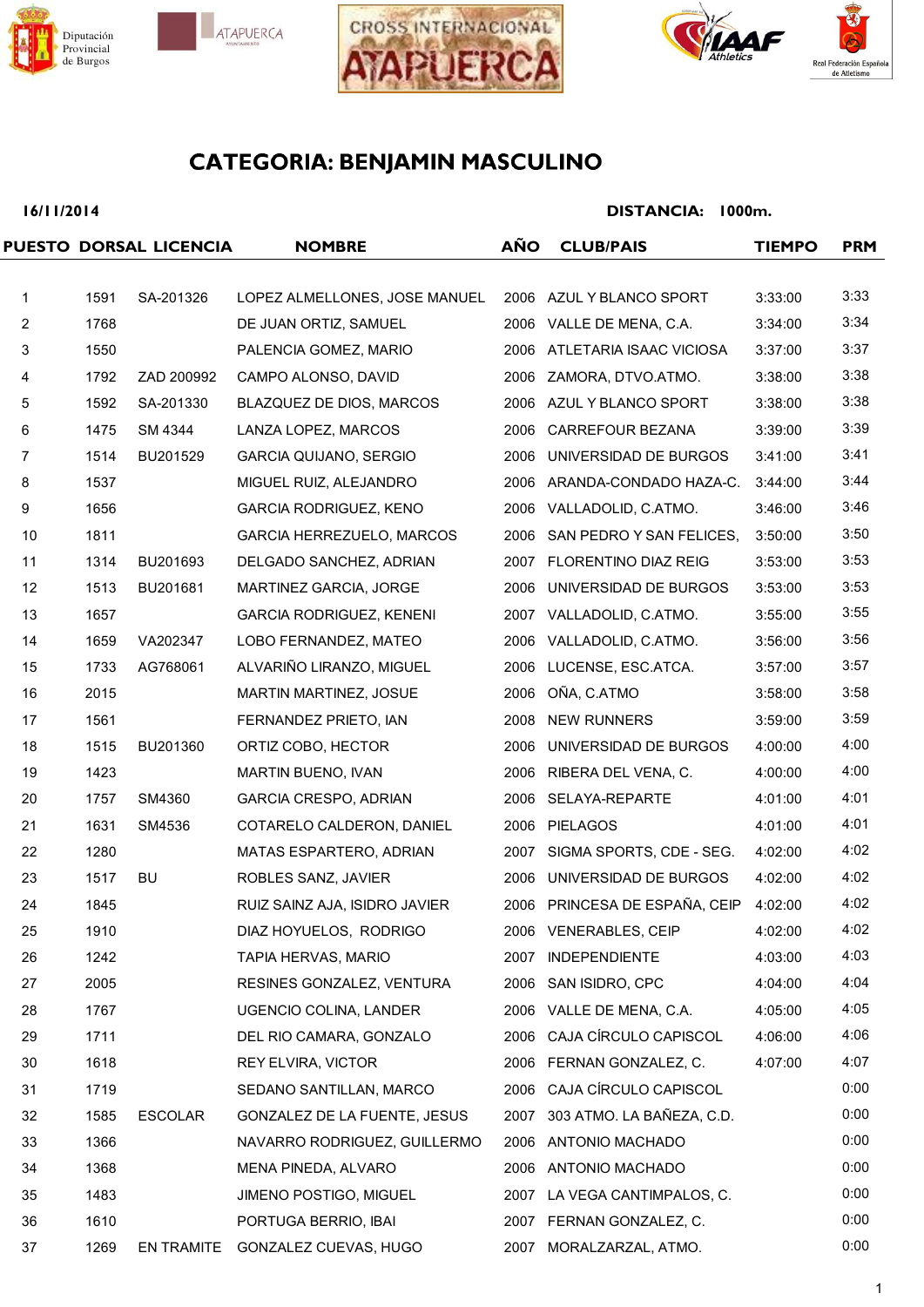







## **16/11/2014**

|    |      | PUESTO DORSAL LICENCIA | <b>NOMBRE</b>                   | <b>AÑO</b> | <b>CLUB/PAIS</b>                   | <b>TIEMPO</b> | <b>PRM</b> |
|----|------|------------------------|---------------------------------|------------|------------------------------------|---------------|------------|
| 38 | 1573 |                        | <b>GABAO MARTINEZ, RAUL</b>     |            | 2007 SANVICENTEÑO, POLIDEP.        |               | 0:00       |
| 39 | 1229 |                        | FERNANDEZ ARREBA, DANIEL        |            | 2006 INDEPENDIENTE                 |               | 0:00       |
| 40 | 1749 |                        | EL JARRAZ EL JARRAZ, AYOUB      |            | 2006 RIOJA AÑARES                  |               | 0:00       |
| 41 | 1642 | PAD-202002             | PALLARES GARCIA, GUILLERMO      |            | 2009 PISUERGA VENTA DE             |               | 0:00       |
| 42 | 1832 | SOD                    | MIGUEL TEJEDOR, ADRIAN          |            | 2007 POLITECNICO DE SORIA, C.      |               | 0:00       |
| 43 | 1677 | SM4685                 | SISNIEGA SOL, IVAN              |            | 2006 COSTA DE AJO, A.D.            |               | 0:00       |
| 44 | 1312 | BU201692               | VOFORCOS MURGA, RODRIGO         |            | 2007 FLORENTINO DIAZ REIG          |               | 0:00       |
| 45 | 2071 |                        | <b>GARCIA MARTINEZ, ENRIQUE</b> |            | 2006 ESC.MUNICIPAL ATMO.-          |               | 0:00       |
| 46 | 1917 | <b>BUD 201560</b>      | SAGREDO DELGADO, NICOLAS        |            | 2007 MENCIA DE VELASCO, C.         |               | 0:00       |
| 47 | 1249 |                        | MARTINEZ PUENTE, ALEJANDRO      |            | 2007 INDEPENDIENTE                 |               | 0:00       |
| 48 | 1519 |                        | MARCOS IGLESIAS, MIGUEL         |            | 2006 UNIVERSIDAD DE BURGOS         |               | 0:00       |
| 49 | 1911 |                        | IBAÑEZ GONZALEZ, NICOLAS        |            | 2006 VENERABLES, CEIP              |               | 0:00       |
| 50 | 1458 |                        | RODRIGUEZ REDONDO, GUILLERMO    |            | 2007 LICEO CASTILLA, C.            |               | 0:00       |
| 51 | 1574 |                        | GARCIA CAMISON, FRANCISCO       |            | 2007 SANVICENTEÑO, POLIDEP.        |               | 0:00       |
| 52 | 1562 |                        | GONZALEZ GUERRA, IVAN           |            | 2007 NEW RUNNERS                   |               | 0:00       |
| 53 | 1672 | 2637                   | <b>GARCIA EGEA, SAMUEL</b>      |            | 2006 UTEBO, C.ATMO.                |               | 0:00       |
| 54 | 1289 |                        | FERNANDEZ MENENDEZ, DIEGO       |            | 2006 LUGONES S.D., ATCO. DE        |               | 0:00       |
| 55 | 2080 | BUD-201595             | CAMARA ACHIAGA, ALEJANDRO       |            | 2006 AMA (Caixa-Caja Burgos), C.D. |               | 0:00       |
| 56 | 1788 |                        | GARCIA CONDE, OSCAR             |            | 2007 JUAN DE VALLEJO, C.           |               | 0:00       |
| 57 | 1275 |                        | <b>BLANCO MIGUEL, HUGO</b>      |            | 2006 MACOTERA - PERSIANAS          |               | 0:00       |
| 58 | 1460 |                        | PADRONES RUIZ, GONZALO          |            | 2007 LICEO CASTILLA, C.            |               | 0:00       |
| 59 | 1612 |                        | MARTINEZ AMUTIO, ADRIAN         |            | 2007 FERNAN GONZALEZ, C.           |               | 0:00       |
| 60 | 1441 |                        | GUTIERREZ LOPEZ, ANGEL          |            | 2007 RIBERA DEL VENA, C.           |               | 0:00       |
| 61 | 1782 | SM4647                 | SOTORRIOS BLAZQUEZ, UNAI        |            | 2006 TORRELAVEGA, ATMO.            |               | 0:00       |
| 62 | 1563 |                        | MARTINEZ DE SOUSA, PABLO        |            | 2007 NEW RUNNERS                   |               | 0:00       |
| 63 | 2140 |                        | SIERRA SANTOS, IGOR             |            | 2007 LERMA                         |               | 0:00       |
| 64 | 1325 |                        | ORTEGA PEREZ, RODRIGO           |            | 2007 FLORENTINO DIAZ REIG          |               | 0:00       |
| 65 | 1230 |                        | GONZALEZ MARTIN, HUGO           |            | 2006 INDEPENDIENTE                 |               | 0:00       |
| 66 | 1769 |                        | DEL RIO LIZASO, LUCAS           |            | 2008 VALLE DE MENA, C.A.           |               | 0:00       |
| 67 | 2143 |                        | FERNANDEZ MARCILLA, DAVID       |            | 2006 PIELAGOS                      |               | 0:00       |
| 68 | 1828 | <b>SOD</b>             | <b>GARCIA TEJON, RODRIGO</b>    |            | 2006 POLITECNICO DE SORIA, C.      |               | 0:00       |
| 69 | 1225 |                        | VALLES MARTINEZ, HECTOR         |            | 2007 INDEPENDIENTE                 |               | 0:00       |
| 70 | 1915 | <b>BUD 201557</b>      | RUIZ ARANAGA, BOSCO             |            | 2007 MENCIA DE VELASCO, C.         |               | 0:00       |
| 71 | 1318 |                        | CES MENENDEZ, ENOL              |            | 2006 FLORENTINO DIAZ REIG          |               | 0:00       |
| 72 | 1268 | M891302                | <b>MORRAS UTRERO, ANGEL</b>     |            | 2006 ARDILLAS EL ESCORIAL          |               | 0:00       |
| 73 | 1311 |                        | BERNAL CALLEJA, JAVIER          |            | 2007 FLORENTINO DIAZ REIG          |               | 0:00       |
| 74 | 1723 |                        | ANDRES GUERRA, JOEL             |            | 2006 CAJA CÍRCULO CAPISCOL         |               | 0:00       |
| 75 | 1543 |                        | PEÑARANDA MEDEL, OSCAR          |            | 2007 ALEJANDRO RODRIGUEZ DE        |               | 0:00       |
|    |      |                        |                                 |            |                                    |               |            |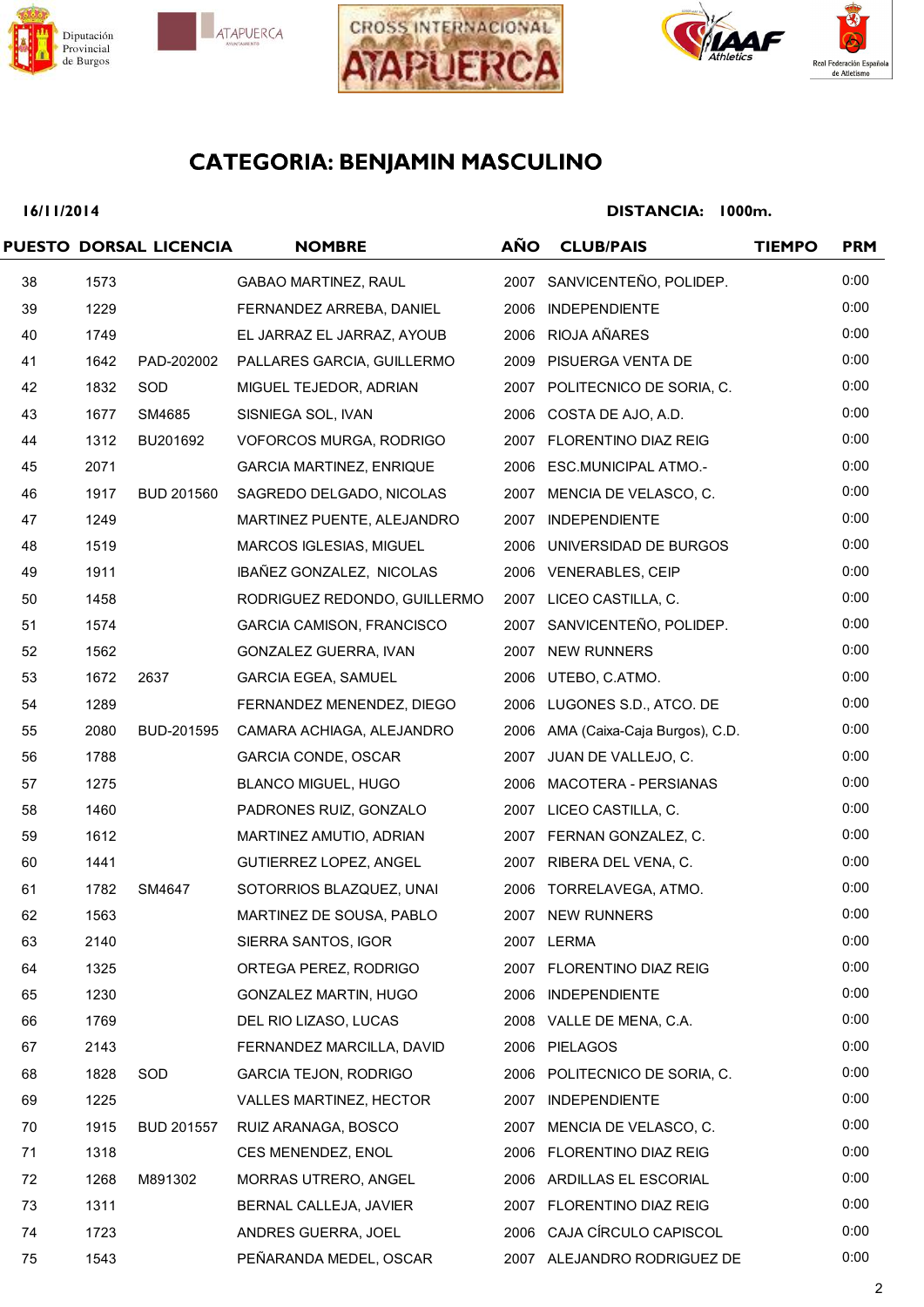







## **16/11/2014**

|     |      | PUESTO DORSAL LICENCIA | <b>NOMBRE</b>                  | <b>AÑO</b> | <b>CLUB/PAIS</b>              | <b>TIEMPO</b> | <b>PRM</b> |
|-----|------|------------------------|--------------------------------|------------|-------------------------------|---------------|------------|
| 76  | 2007 |                        | <b>GAYANGOS MERINO, MARCOS</b> |            | 2006 VIRGEN DE LA ANTIGUA, C  |               | 0:00       |
| 77  | 2052 |                        | URCELAY VELASCO, IAGO          |            | 2008 ESC.MUNICIPAL ATMO.-     |               | 0:00       |
| 78  | 1239 |                        | SAIZ LOPEZ, MIGUEL             |            | 2006 INDEPENDIENTE            |               | 0:00       |
| 79  | 1980 |                        | IBAI ALONSO DIEZ-ANDINO, IBAI  |            | 2007 SAN ISIDRO, CPC          |               | 0:00       |
| 80  | 1457 |                        | GÜEMES LOPEZ, DIEGO            |            | 2007 LICEO CASTILLA, C.       |               | 0:00       |
| 81  | 1738 |                        | ALVAREZ CASTILLO, DARIO        |            | 2006 SOLAR DEL CID, C.        |               | 0:00       |
| 82  | 2013 |                        | ALONSO RIBA, SAUL              |            | 2007 MONTES OBARENES, IES     |               | 0:00       |
| 83  | 2066 |                        | MARTIN SANTAMARIA, SERGIO      |            | 2007 ESC.MUNICIPAL ATMO.-     |               | 0:00       |
| 84  | 1320 |                        | RODRIGUEZ PEDROSA, NICOLAS     |            | 2007 FLORENTINO DIAZ REIG     |               | 0:00       |
| 85  | 1317 |                        | CEBALLOS ARNAIZ, ANDRES        |            | 2007 FLORENTINO DIAZ REIG     |               | 0:00       |
| 86  | 2064 |                        | RODRIGUEZ VAL, MANUEL          |            | 2007 ESC.MUNICIPAL ATMO.-     |               | 0:00       |
| 87  | 2063 |                        | <b>MAESTRE MARIN, MARCO</b>    |            | 2008 ESC.MUNICIPAL ATMO.-     |               | 0:00       |
| 88  | 1323 |                        | CARAZO SANTOS, OSCAR           |            | 2007 FLORENTINO DIAZ REIG     |               | 0:00       |
| 89  | 1846 |                        | RUIZ GONZALEZ, SERGIO          |            | 2006 PRINCESA DE ESPAÑA, CEIP |               | 0:00       |
| 90  | 1369 |                        | CASAJUS MORAL, YAGO            |            | 2006 ANTONIO MACHADO          |               | 0:00       |
| 91  | 1394 |                        | PALACIOS VALERO, MATEO         |            | 2007 ANTONIO MACHADO          |               | 0:00       |
| 92  | 1778 |                        | DOMINGUEZ MUGUERZA, DAVID      |            | 2006 SANTO DOMINGO DE         |               | 0:00       |
| 93  | 1500 | <b>ESCOLAR</b>         | ARROYO ARRIBAS, GUILLERMO      |            | 2006 EL ARRIERO MARAGATO-     |               | 0:00       |
| 94  | 1551 |                        | PEREZ SICILIA, JORGE           |            | 2008 ATLETARIA ISAAC VICIOSA  |               | 0:00       |
| 95  | 1238 |                        | SAIZ LOPEZ, ANDRES             |            | 2006 INDEPENDIENTE            |               | 0:00       |
| 96  | 1990 |                        | GONZALEZ GOMEZ, ANDER          |            | 2007 SAN ISIDRO, CPC          |               | 0:00       |
| 97  | 1501 | <b>ESCOLAR</b>         | DE LA BLANCHERIE GARCIA,       |            | 2006 EL ARRIERO MARAGATO-     |               | 0:00       |
| 98  | 2068 |                        | BLANCO OBREGON, MANUEL         |            | 2007 ESC.MUNICIPAL ATMO.-     |               | 0:00       |
| 99  | 1221 |                        | DOMINGUEZ ESTEBAN, HUGO        |            | 2008 INDEPENDIENTE            |               | 0:00       |
| 100 | 2108 |                        | IBAÑEZ BENITO, MARCOS          |            | 2007 CLAUDIO SANCHEZ          |               | 0:00       |
| 101 | 1952 |                        | GOMEZ MARIJUAN, HUGO           |            | 2006 SDO.CORAZON DE           |               | 0:00       |
| 102 | 1231 |                        | LOPEZ HERNANDEZ, JOSE DANIEL   |            | 2008 INDEPENDIENTE            |               | 0:00       |
| 103 | 1816 |                        | FERNANDEZ PAZOS, RUBEN         |            | 2006 VAL MIÑOR, SOC. ATCA.    |               | 0:00       |
| 104 | 1342 |                        | GONZALEZ PUENTE, MARIO         |            | 2009 FLORENTINO DIAZ REIG     |               | 0:00       |
| 105 | 1464 |                        | HERNANDO GARCIA, DARIO         |            | 2007 LICEO CASTILLA, C.       |               | 0:00       |
| 106 | 1316 |                        | PALOMERO PEREZ, MARCOS         |            | 2007 FLORENTINO DIAZ REIG     |               | 0:00       |
| 107 | 2115 |                        | DE LA ALDEA BERLANGA, PABLO    |            | 2006 CLAUDIO SANCHEZ          |               | 0:00       |
| 108 | 2008 |                        | GORDO MARTINEZ, JOSE MIGUEL    |            | 2006 VIRGEN DE LA ANTIGUA, C  |               | 0:00       |
| 109 | 1422 |                        | PALENCIA MARINEZ, DIEGO        |            | 2006 RIBERA DEL VENA, C.      |               | 0:00       |
| 110 | 2012 | BUD 201561             | VIANA FUENTE, GUILLERMO        |            | 2007 JUAN ABASCAL, C          |               | 0:00       |
| 111 | 2139 |                        | VILLAMUERA BLANCO, DANIEL      |            | 2008 LERMA                    |               | 0:00       |
| 112 | 1567 |                        | CORTES GARCIA, HUGO            |            | 2006 NEW RUNNERS              |               | 0:00       |
| 113 | 1518 |                        | BORES ROMERO, LUCAS            |            | 2006 UNIVERSIDAD DE BURGOS    |               | 0:00       |
|     |      |                        |                                |            |                               |               |            |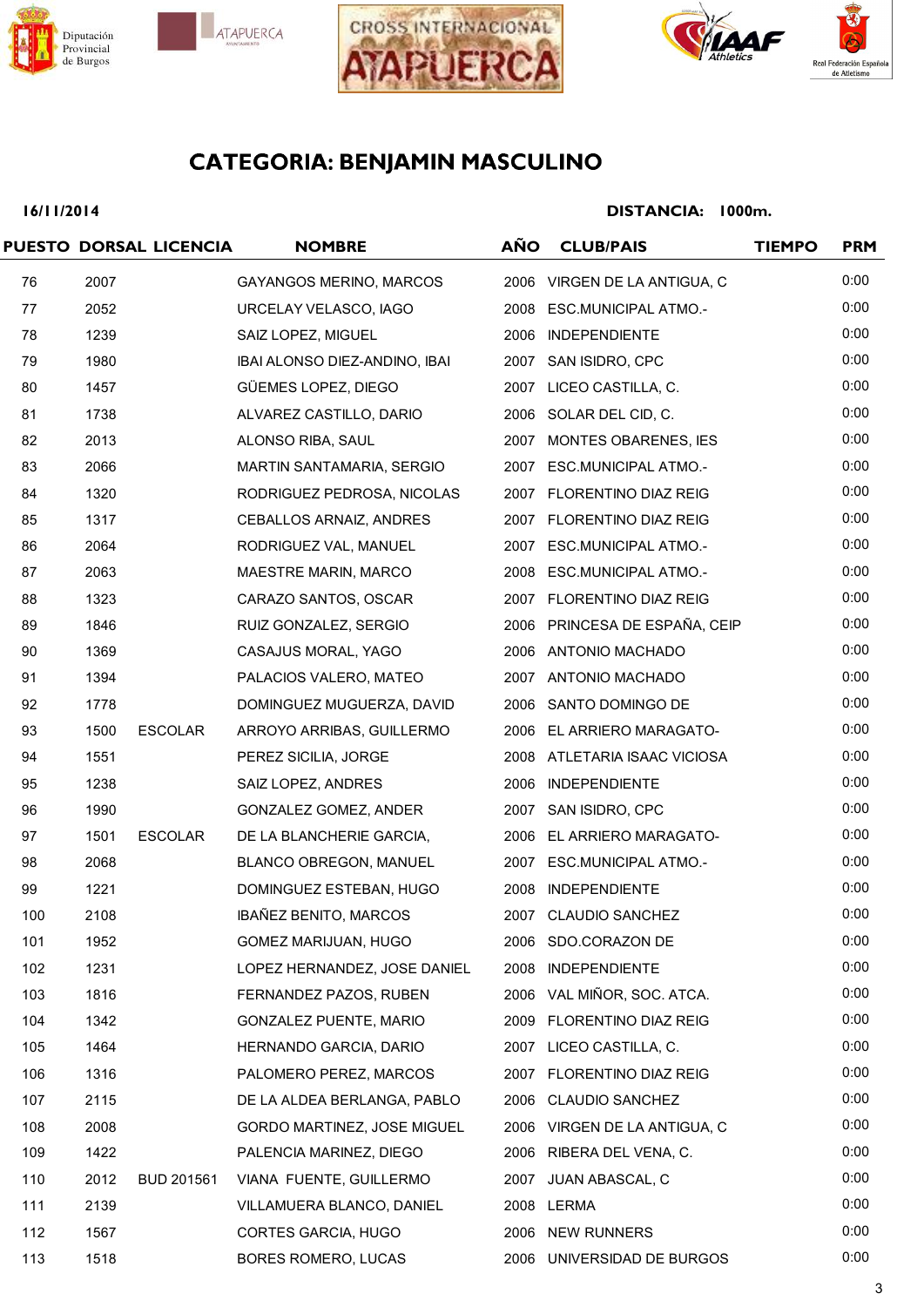







## **16/11/2014**

|     |      | PUESTO DORSAL LICENCIA | <b>NOMBRE</b>                   | <b>AÑO</b> | <b>CLUB/PAIS</b>                   | <b>TIEMPO</b> | <b>PRM</b> |
|-----|------|------------------------|---------------------------------|------------|------------------------------------|---------------|------------|
| 114 | 2009 |                        | GORDO MARTINEZ, CARLOS          |            | 2008 VIRGEN DE LA ANTIGUA, C       |               | 0:00       |
| 115 | 1429 |                        | MARTINEZ BARRACA, MARIO         |            | 2008 RIBERA DEL VENA, C.           |               | 0:00       |
| 116 | 1438 |                        | PALACIOS PALACIN, ERIC          |            | 2008 RIBERA DEL VENA, C.           |               | 0:00       |
| 117 | 1425 |                        | SOTO ORTEGA, ANGEL              |            | 2007 RIBERA DEL VENA, C.           |               | 0:00       |
| 118 | 1432 |                        | MARTINEZ SAORNIL, ALVARO        |            | 2006 RIBERA DEL VENA, C.           |               | 0:00       |
| 119 | 2081 | BUD-201758             | VALLE VADILLO, UNAI             |            | 2006 AMA (Caixa-Caja Burgos), C.D. |               | 0:00       |
| 120 | 1428 |                        | MINGUEZ ESTEBAN, JESUS          |            | 2008 RIBERA DEL VENA, C.           |               | 0:00       |
| 121 | 1566 |                        | GUIRADO ANES, IZAN              |            | 2009 NEW RUNNERS                   |               | 0:00       |
| 123 | 1712 |                        | LOPEZ MAHAMUD, KEVIN            |            | 2007 CAJA CÍRCULO CAPISCOL         |               | 0:00       |
| 124 | 1319 |                        | MIGUEL RIOSERAS, DIEGO          |            | 2007 FLORENTINO DIAZ REIG          |               | 0:00       |
| 125 | 1938 |                        | ARENAS LOPEZ, SEKU              |            | 2006 JUECES DE CASTILLA, CEIP      |               | 0:00       |
| 126 | 1250 |                        | HERAULT SICILIA, THOMAS         |            | 2007 INDEPENDIENTE                 |               | 0:00       |
| 127 | 1777 |                        | HORTIGÜELA PLAZA, YAGO          |            | 2006 SANTO DOMINGO DE              |               | 0:00       |
| 128 | 1648 |                        | COBAS CURIEL, HUGO              |            | 2006 PISUERGA VENTA DE             |               | 0:00       |
| 129 | 2067 |                        | VICARIO FERNANDEZ, SERGIO       |            | 2007 ESC.MUNICIPAL ATMO.-          |               | 0:00       |
| 130 | 1308 |                        | ZAMORANO ZARATE, NUÑO           |            | 2007 FLORENTINO DIAZ REIG          |               | 0:00       |
| 131 | 2141 |                        | ARRANZ GARCÍA, CARLOS           |            | 2006 LERMA                         |               | 0:00       |
| 133 | 2148 |                        | LAFUENTE SANTAMARIA, ADEMAN     |            | 2006 FRANCISCO DE VITORIA          |               | 0:00       |
| 134 | 1265 |                        | <b>IGLESIAS MARIN, JAVIER</b>   |            | 2008 INDEPENDIENTE                 |               | 0:00       |
| 135 | 2054 |                        | PALACIN PASCUAL, JUAN           |            | 2008 ESC.MUNICIPAL ATMO.-          |               | 0:00       |
| 136 | 1228 |                        | PAMPLIEGA SANTA CATALINA,       |            | 2007 INDEPENDIENTE                 |               | 0:00       |
| 137 | 2104 |                        | DEL VAL SERNA, ALVARO           |            | 2008 CLAUDIO SANCHEZ               |               | 0:00       |
| 138 | 1334 |                        | ORTEGA NAVARRO, JORGE           |            | 2008 FLORENTINO DIAZ REIG          |               | 0:00       |
| 139 | 1313 | BU201688               | VAQUERIZO ROMAN, MARCOS         |            | 2007 FLORENTINO DIAZ REIG          |               | 0:00       |
| 140 | 1233 |                        | SALAS ALVAREZ, MARTIN           |            | 2008 INDEPENDIENTE                 |               | 0:00       |
| 141 | 1668 |                        | HERMOSILLA CALVO, EDUARDO       |            | 2009 BRIVIESCA, ATMO.              |               | 0:00       |
| 142 | 1945 |                        | <b>BONILLA GARCIA, ENRIQUE</b>  |            | 2006 JUECES DE CASTILLA, CEIP      |               | 0:00       |
| 143 | 2082 | BUD-201759             | DEL BARRIO RUEDA, LUCAS         |            | 2008 AMA (Caixa-Caja Burgos), C.D. |               | 0:00       |
| 144 | 2102 |                        | <b>GARCIA SANTAMARIA, DIEGO</b> | 2008       | <b>CLAUDIO SANCHEZ</b>             |               | 0:00       |
| 145 | 1322 |                        | GOMEZ ALONSO, DANIEL            |            | 2007 FLORENTINO DIAZ REIG          |               | 0:00       |
| 146 | 1913 |                        | SANTAMARIA DIEZ, SAMUEL         |            | 2006 VENERABLES, CEIP              |               | 0:00       |
| 147 | 1866 |                        | COB CASADO, OSCAR               | 2008       | CARDENAL CISNEROS, CRA             |               | 0:00       |
| 148 | 1582 |                        | GONZALEZ DE LA FUENTE, DAVID    |            | 2009 303 ATMO. LA BAÑEZA, C.D.     |               | 0:00       |
| 149 | 1838 |                        | DOSANTOS FALAGAN, MARK          |            | 2008 PRINCESA DE ESPAÑA, CEIP      |               | 0:00       |
| 150 | 1753 |                        | HERRERO SOLANAS, JAVIER         |            | 2006 PADRE MANJON                  |               | 0:00       |
| 151 | 2128 |                        | IANKOVSKYI, BOGDAN              |            | 2007 FERNANDO DE ROJAS, C.         |               | 0:00       |
| 152 | 2070 |                        | MAESTRE MARIN, LORENZO          |            | 2007 ESC.MUNICIPAL ATMO.-          |               | 0:00       |
| 153 | 2133 |                        | <b>GALLO COSTAS, ADRIAN</b>     |            | 2008 FERNANDO DE ROJAS, C.         |               | 0:00       |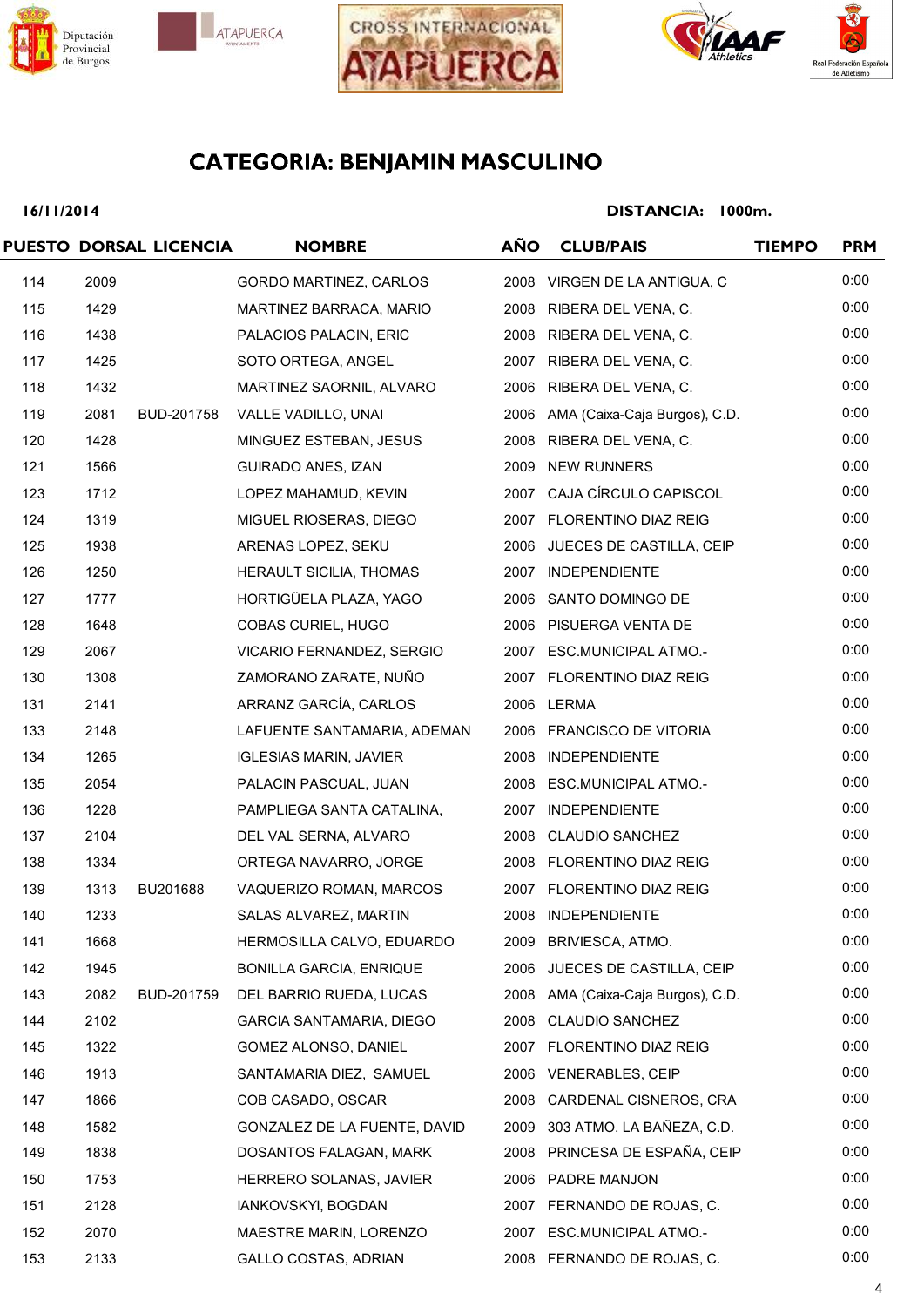







## **16/11/2014**

|     |      | PUESTO DORSAL LICENCIA | <b>NOMBRE</b>                   | <b>AÑO</b> | <b>CLUB/PAIS</b>              | <b>TIEMPO</b> | <b>PRM</b> |
|-----|------|------------------------|---------------------------------|------------|-------------------------------|---------------|------------|
| 154 | 1643 | PAD-201392             | LOPEZ FERNANDEZ, RAUL           |            | 2006 PISUERGA VENTA DE        |               | 0:00       |
| 155 | 1328 |                        | GARCIA GONZALEZ, PABLO          |            | 2006 FLORENTINO DIAZ REIG     |               | 0:00       |
| 156 | 1644 | Escolar                | OTERO GONZALEZ, DANIEL          |            | 2006 PISUERGA VENTA DE        |               | 0:00       |
| 157 | 2131 |                        | DIAZ CORRAL, MARCOS             |            | 2007 FERNANDO DE ROJAS, C.    |               | 0:00       |
| 158 | 1837 |                        | PEREZ GUTIERREZ, MARCO          |            | 2008 PRINCESA DE ESPAÑA, CEIP |               | 0:00       |
| 159 | 1775 |                        | ARRANZ MARTIN, ALVARO           |            | 2006 SPORTING DE HORTALEZA,   |               | 0:00       |
| 160 | 1857 |                        | EL MANSURI SENNOUN, MARWAN      |            | 2007 ANTONIO DE NEBRIJA, CRA  |               | 0:00       |
| 161 | 1607 |                        | FLORIAN SERRANO, PIERO          |            | 2008 FERNAN GONZALEZ, C.      |               | 0:00       |
| 162 | 1867 |                        | LOPEZ RODERO, DARIO             |            | 2008 CARDENAL CISNEROS, CRA   |               | 0:00       |
| 163 | 1916 | sin                    | SOLAGURENBEASCOA, ESTEBAN       |            | 2007 MENCIA DE VELASCO, C.    |               | 0:00       |
| 164 | 1389 |                        | MORADILLO SASTRE, MATEO         |            | 2007 ANTONIO MACHADO          |               | 0:00       |
| 165 | 1865 |                        | RUIZ GONZALEZ, DANIEL           |            | 2008 CARDENAL CISNEROS, CRA   |               | 0:00       |
| 166 | 1611 |                        | VILYANOV DAVIDOV, IVAN          |            | 2007 FERNAN GONZALEZ, C.      |               | 0:00       |
| 167 | 1263 |                        | SAIZ MINGUEZ, EDGAR             |            | 2007 INDEPENDIENTE            |               | 0:00       |
| 168 | 1440 |                        | PORTUGAL CAMARERO, RODRIGO      |            | 2008 RIBERA DEL VENA, C.      |               | 0:00       |
| 169 | 1379 |                        | ATANASOV GRUEV, DANIEL          |            | 2008 ANTONIO MACHADO          |               | 0:00       |
| 170 | 1646 |                        | CALVO PEREZ, HUGO               |            | 2008 PISUERGA VENTA DE        |               | 0:00       |
| 171 | 1739 |                        | HERNANDO VICARIO, RODRIGO       |            | 2006 SOLAR DEL CID, C.        |               | 0:00       |
| 172 | 1950 |                        | <b>GARCIA FERRERO, SERGIO</b>   |            | 2007 SDO.CORAZON DE           |               | 0:00       |
| 173 | 1836 |                        | BARRIUSO BARCENILLA, DAVID      |            | 2008 PRINCESA DE ESPAÑA, CEIP |               | 0:00       |
| 174 | 1989 |                        | YIN, XINCHI                     |            | 2007 SAN ISIDRO, CPC          |               | 0:00       |
| 175 | 1847 |                        | NOVO GONZALEZ, AARON            |            | 2007 PRINCESA DE ESPAÑA, CEIP |               | 0:00       |
| 176 | 1476 |                        | VELARDE RUIZ, SAMUEL            |            | 2006 CARREFOUR BEZANA         |               | 0:00       |
| 177 | 1426 |                        | <b>GARCIA MENDIZALBAL, IBAI</b> |            | 2007 RIBERA DEL VENA, C.      |               | 0:00       |
| 178 | 1856 |                        | BENBATI BENZAOUAK, HAMZA        |            | 2008 ANTONIO DE NEBRIJA, CRA  |               | 0:00       |
| 179 | 2058 |                        | LOPEZ CARRILLO, ALEX            |            | 2008 ESC.MUNICIPAL ATMO.-     |               | 0:00       |
| 180 | 1905 |                        | MERINO GREDILLA, NICOLAS        |            | 2008 VENERABLES, CEIP         |               | 0:00       |
| 181 | 1966 |                        | ANTON DE LA CRUZ, YORDANI       |            | 2007 VILLAGONZALO, CEIP       |               | 0:00       |
| 182 | 1606 |                        | ILIANOV, DIDI                   |            | 2008 FERNAN GONZALEZ, C.      |               | 0:00       |
| 183 | 2061 |                        | GONZALEZ ESCUDERO, ALEJANDRO    |            | 2008 ESC.MUNICIPAL ATMO.-     |               | 0:00       |
| 184 | 1545 |                        | BASTIAO MORAL, PABLO            |            | 2008 ALEJANDRO RODRIGUEZ DE   |               | 0:00       |
| 185 | 1912 |                        | MERINO GREDILLA, HUGO           |            | 2006 VENERABLES, CEIP         |               | 0:00       |
| 186 | 2011 |                        | ROMERO RICA, NOHA               |            | 2008 HUERTA DE REY, C.        |               | 0:00       |
| 187 | 1906 |                        | SEBASTIAN SAINZ, JUAN           |            | 2008 VENERABLES, CEIP         |               | 0:00       |
| 188 | 1860 |                        | INFANTE BENITO, RODRIGO         |            | 2006 ANTONIO DE NEBRIJA, CRA  |               | 0:00       |
| 189 | 1956 |                        | ESCUDERO DUARTE, ALEJANDRO      |            | 2006 SDO.CORAZON DE           |               | 0:00       |
| 190 | 1307 |                        | MASA ELENA, GUILLERMO           |            | 2007 FLORENTINO DIAZ REIG     |               | 0:00       |
| 191 | 2134 |                        | CARRERO, JOHN                   |            | 2008 FERNANDO DE ROJAS, C.    |               | 0:00       |
|     |      |                        |                                 |            |                               |               |            |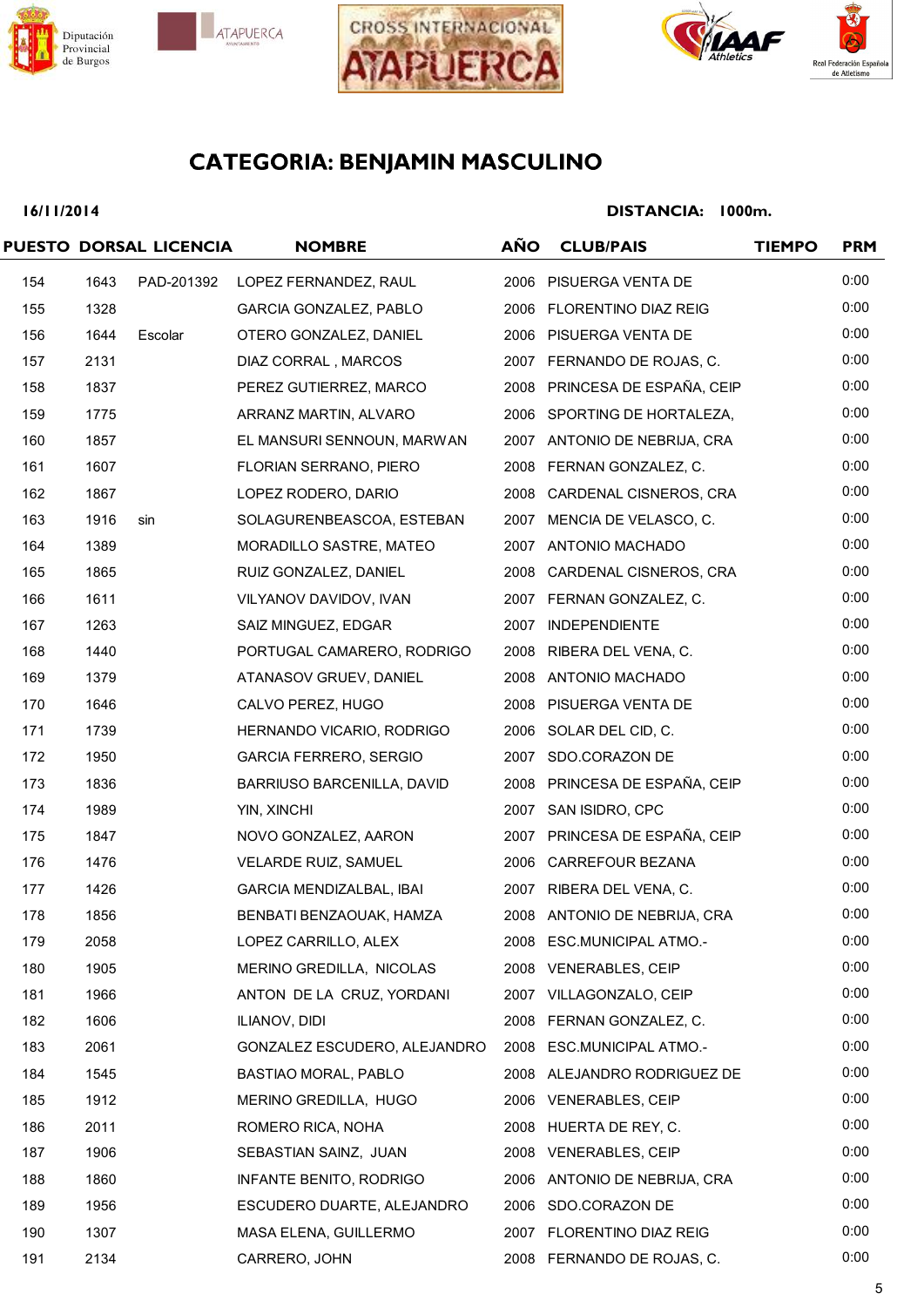







## **16/11/2014**

|     |      | PUESTO DORSAL LICENCIA | <b>NOMBRE</b>                  | <b>AÑO</b> | <b>CLUB/PAIS</b>              | <b>TIEMPO</b> | <b>PRM</b> |
|-----|------|------------------------|--------------------------------|------------|-------------------------------|---------------|------------|
| 192 | 1734 | AG769396               | SANCHEZ RIVAS, PABLO           |            | 2006 LUCENSE, ESC.ATCA.       |               | 0:00       |
| 193 | 2034 |                        | SINAKA, NABIL                  |            | 2008 MARCELIANO SANTAMARIA    |               | 0:00       |
| 194 | 2150 |                        | DELGADO ALIENDE, LIDER         |            | 2008 UNIVERSIDAD DE BURGOS    |               | 0:00       |
| 195 | 1226 |                        | RODRIGUEZ MORADILLO, JORGE     |            | 2008 INDEPENDIENTE            |               | 0:00       |
| 196 | 1235 |                        | MARTINEZ IBEAS, GINES          |            | 2008 INDEPENDIENTE            |               | 0:00       |
| 197 | 2127 |                        | TAMAYO RAMIREZ, MIGUEL         |            | 2007 FERNANDO DE ROJAS, C.    |               | 0:00       |
| 198 | 2146 |                        | MARQUEZ PEREZ, ALEXIS          |            | 2009 POLITECNICO DE SORIA, C. |               | 0:00       |
| 199 | 1251 |                        | <b>GARCIA HUERTA, MARCO</b>    |            | 2007 INDEPENDIENTE            |               | 0:00       |
| 200 | 1909 |                        | HOCASAR GARCIA, JORGE          |            | 2007 VENERABLES, CEIP         |               | 0:00       |
| 201 | 2060 |                        | COLINO MARTIN, HUGO            |            | 2008 ESC.MUNICIPAL ATMO.-     |               | 0:00       |
| 202 | 1454 |                        | DEL BARRIO MONTORO, SAUL       |            | 2008 LICEO CASTILLA, C.       |               | 0:00       |
| 203 | 1276 |                        | BLANCO MIGUEL, ALEJANDRO       |            | 2008 MACOTERA - PERSIANAS     |               | 0:00       |
| 204 | 2129 |                        | ALONSO, GUILLERMO              |            | 2007 FERNANDO DE ROJAS, C.    |               | 0:00       |
| 205 | 1843 |                        | PAMPANO GARCIA, DANIEL         |            | 2007 PRINCESA DE ESPAÑA, CEIP |               | 0:00       |
| 206 | 1842 |                        | GONZALEZ ALONSO, AURELIO       |            | 2008 PRINCESA DE ESPAÑA, CEIP |               | 0:00       |
| 207 | 1900 |                        | AMOR BOMBIN, JORGE             |            | 2008 VENERABLES, CEIP         |               | 0:00       |
| 208 | 1840 |                        | <b>GARCIA HERNANDEZ, JULIO</b> |            | 2008 PRINCESA DE ESPAÑA, CEIP |               | 0:00       |
| 209 | 1940 |                        | ORGAZ ERZI, YAGO               |            | 2009 JUECES DE CASTILLA, CEIP |               | 0:00       |
| 210 | 1609 |                        | EL HADOOUI, MOHAMED            |            | 2007 FERNAN GONZALEZ, C.      |               | 0:00       |
| 211 | 2114 |                        | <b>GARCIA CALVO, JAVIER</b>    |            | 2006 CLAUDIO SANCHEZ          |               | 0:00       |
| 212 | 1741 |                        | CRIADO BRIONES, MIGUEL         |            | 2006 SOLAR DEL CID, C.        |               | 0:00       |
| 213 | 1331 |                        | <b>GONZALEZ PUENTE, ISMAEL</b> |            | 2007 FLORENTINO DIAZ REIG     |               | 0:00       |
| 214 | 1572 |                        | MARTINEZ CARBALLO, GUILLERMO   |            | 2006 SANVICENTEÑO, POLIDEP.   |               | 0:00       |
| 215 | 1669 |                        | <b>GOMEZ NORIEGA, LUIS</b>     |            | 2009 BRIVIESCA, ATMO.         |               | 0:00       |
| 216 | 1939 |                        | ORGAZ ERZI, HUGO               |            | 2007 JUECES DE CASTILLA, CEIP |               | 0:00       |
| 217 | 1613 |                        | FOULANI, HOUSSAM               |            | 2007 FERNAN GONZALEZ, C.      |               | 0:00       |
| 218 | 2059 |                        | RODRIGUEZ MARTINEZ, HUGO       |            | 2008 ESC.MUNICIPAL ATMO.-     |               | 0:00       |
| 219 | 1257 |                        | ANTON ROBLEDO, RODRIGO         |            | 2007 INDEPENDIENTE            |               | 0:00       |
| 220 | 1547 |                        | ARNAIZ SANTOS, MARIO           |            | 2006 ALEJANDRO RODRIGUEZ DE   |               | 0:00       |
| 221 | 1839 |                        | DOSANTOS FALAGAN, ARAY         |            | 2008 PRINCESA DE ESPAÑA, CEIP |               | 0:00       |
| 222 | 1814 |                        | MARTINEZ GUERRERO, ALEJANDRO   |            | 2008 SAN PEDRO Y SAN FELICES, |               | 0:00       |
| 223 | 1955 |                        | MATA BERNARDO, BRUNO           |            | 2007 SDO.CORAZON DE           |               | 0:00       |
| 224 | 1969 |                        | LOPEZ ALIJA, SAMUEL            |            | 2008 VILLAGONZALO, CEIP       |               | 0:00       |
| 225 | 1967 |                        | VARELA ARNAIZ, BRUNO           |            | 2007 VILLAGONZALO, CEIP       |               | 0:00       |
| 226 | 1616 |                        | VILYANOV DAVIDOV, MARTIN       |            | 2006 FERNAN GONZALEZ, C.      |               | 0:00       |
| 227 | 1338 |                        | GUTIERREZ TOBES, ALEJANDRO     |            | 2006 FLORENTINO DIAZ REIG     |               | 0:00       |
| 228 | 1420 |                        | FERNANDEZ MORENO, MARIO        |            | 2008 RIBERA DEL VENA, C.      |               | 0:00       |
| 229 | 1841 |                        | STEFAN SANDU, DAVID VALENTIN   |            | 2008 PRINCESA DE ESPAÑA, CEIP |               | 0:00       |
|     |      |                        |                                |            |                               |               |            |